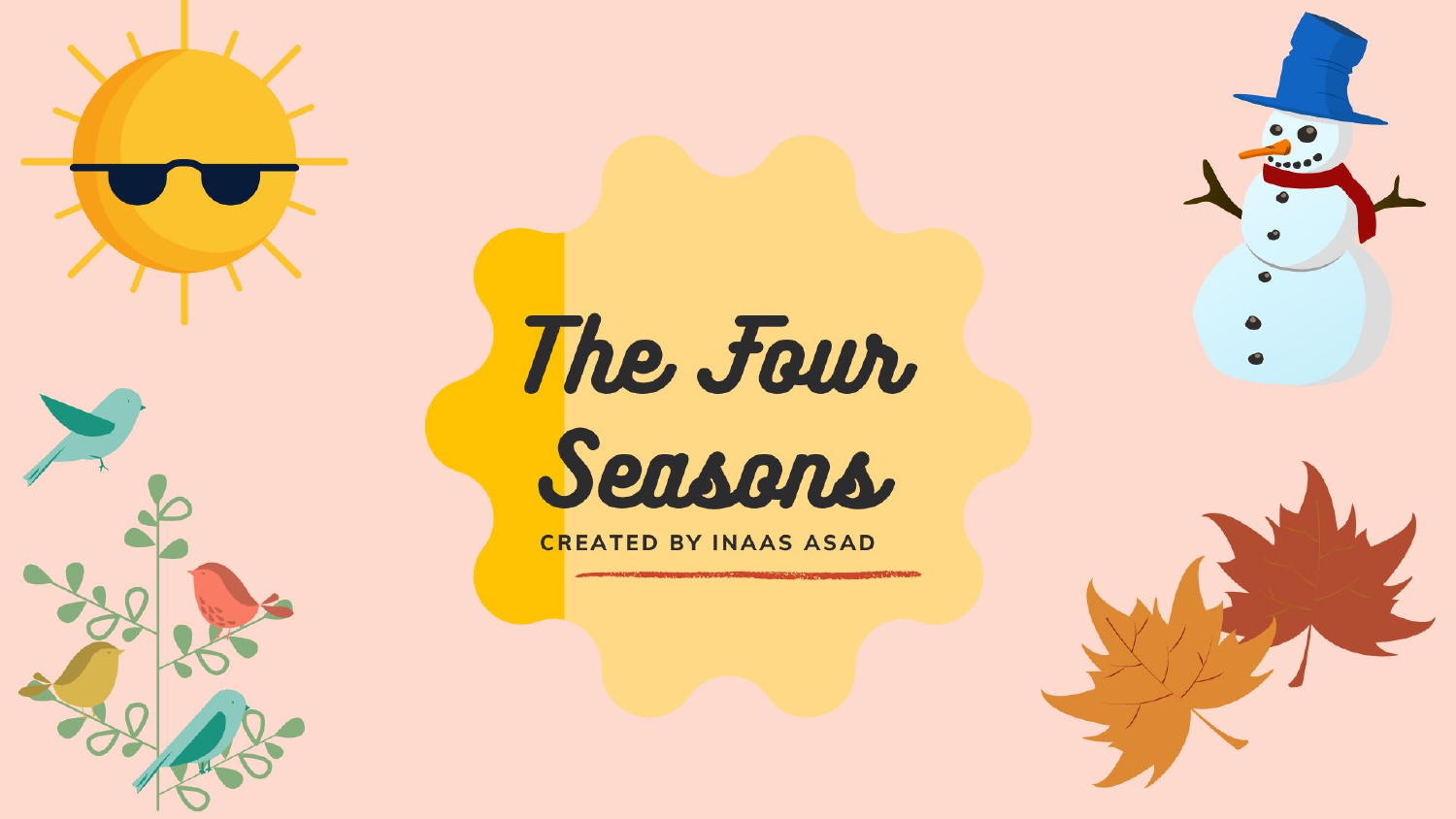

**There are four seasons that occur in this order:**



- Spring
- Summer
- Autumn





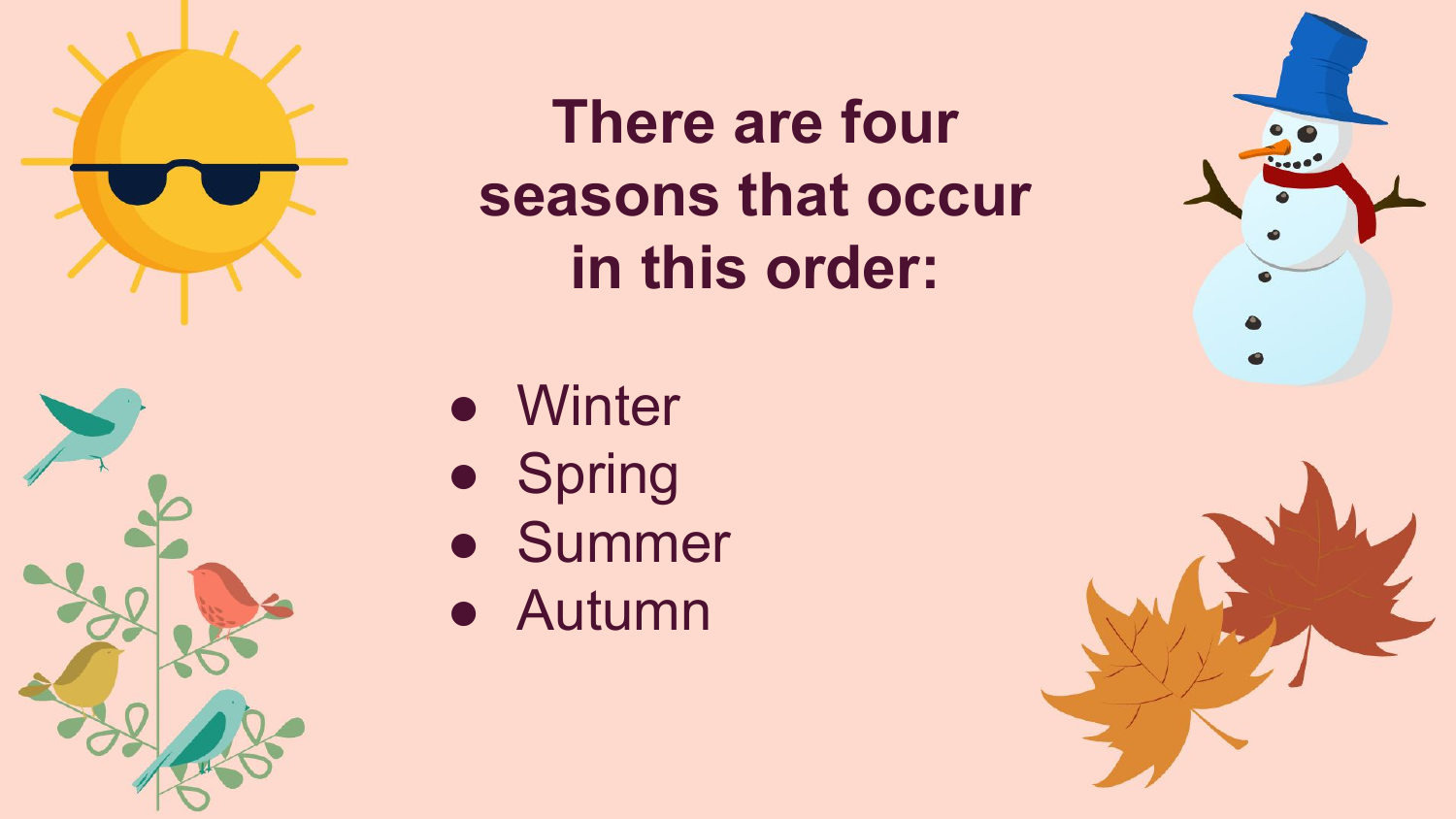### **Winter**



During winter, it gets really cold. It rains and may even snow depending on where you live.

The trees have lost all their leaves by this time and have gone bare.

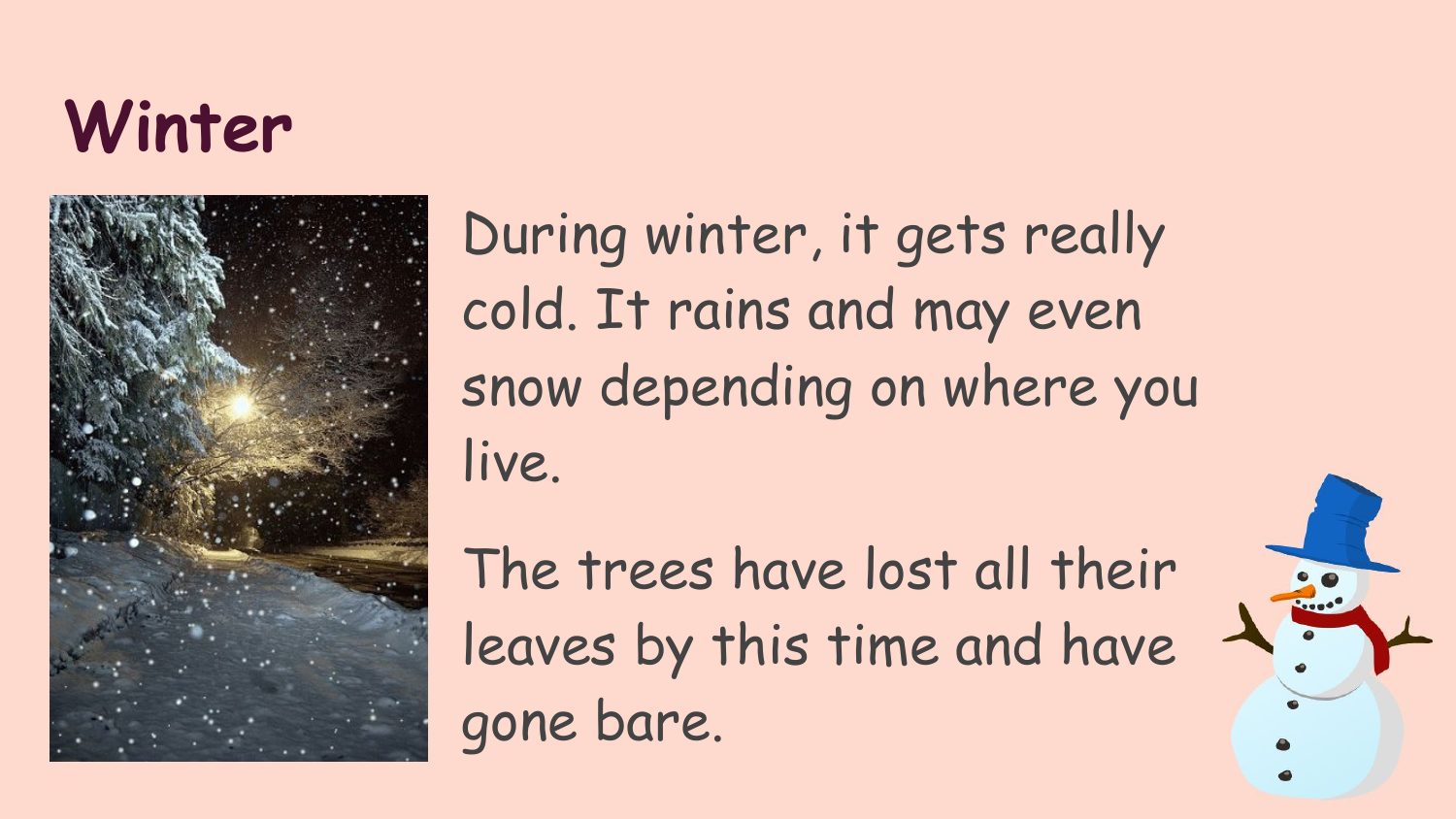# **What activities can you do in winter?**

- Go skiing.
- Go ice-skating.
- Drink hot chocolate.
- Build a snowman.
- Make snow angels.
- Go sledding.

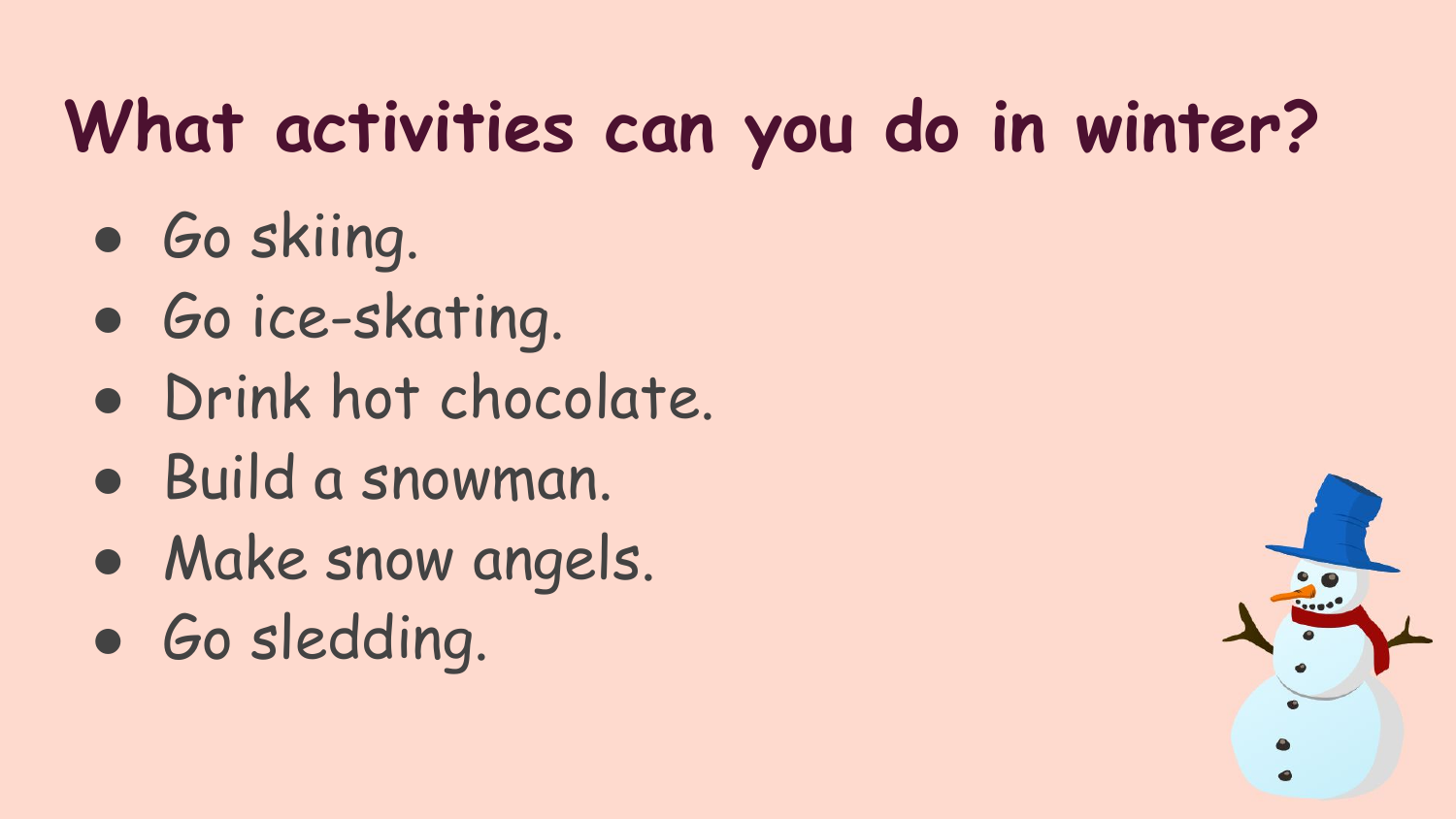# **What do you wear in winter?**

You need to wear super warm clothes such as:

- Scarves.
- Jackets.
- Coats.
- Mittens.
- Caps.
- Woolen Socks.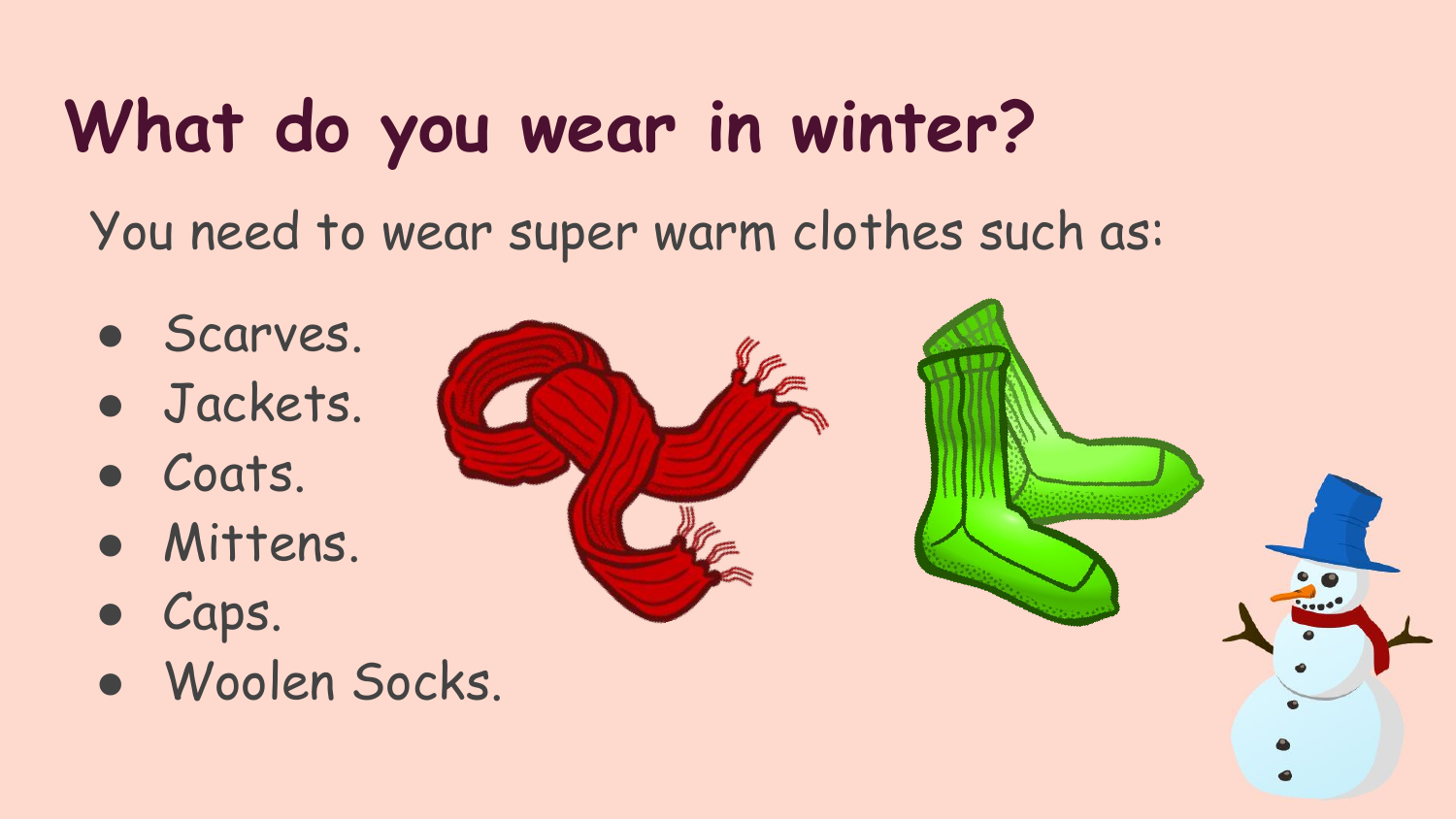### **Spring**



During spring, it gets warm but not as warm as summer. It also rains allowing the plants to grow.

The trees start growing their leaves again, and new flowers. start blooming.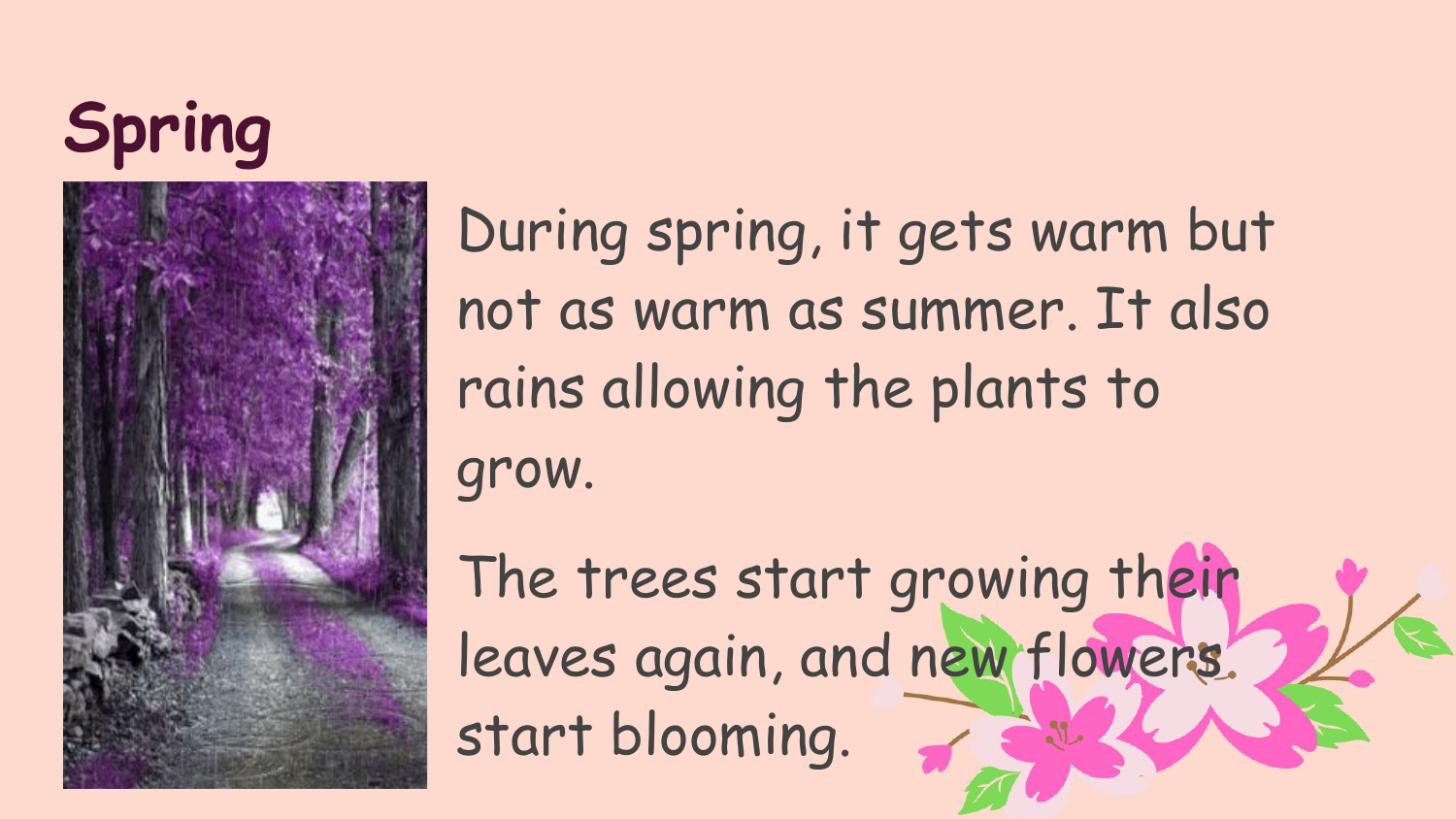# **What activities can you do in spring?**

- Go on a picnic.
- Go for a run.
- Go bike riding.
- Try gardening.
- Play a sport like softball.

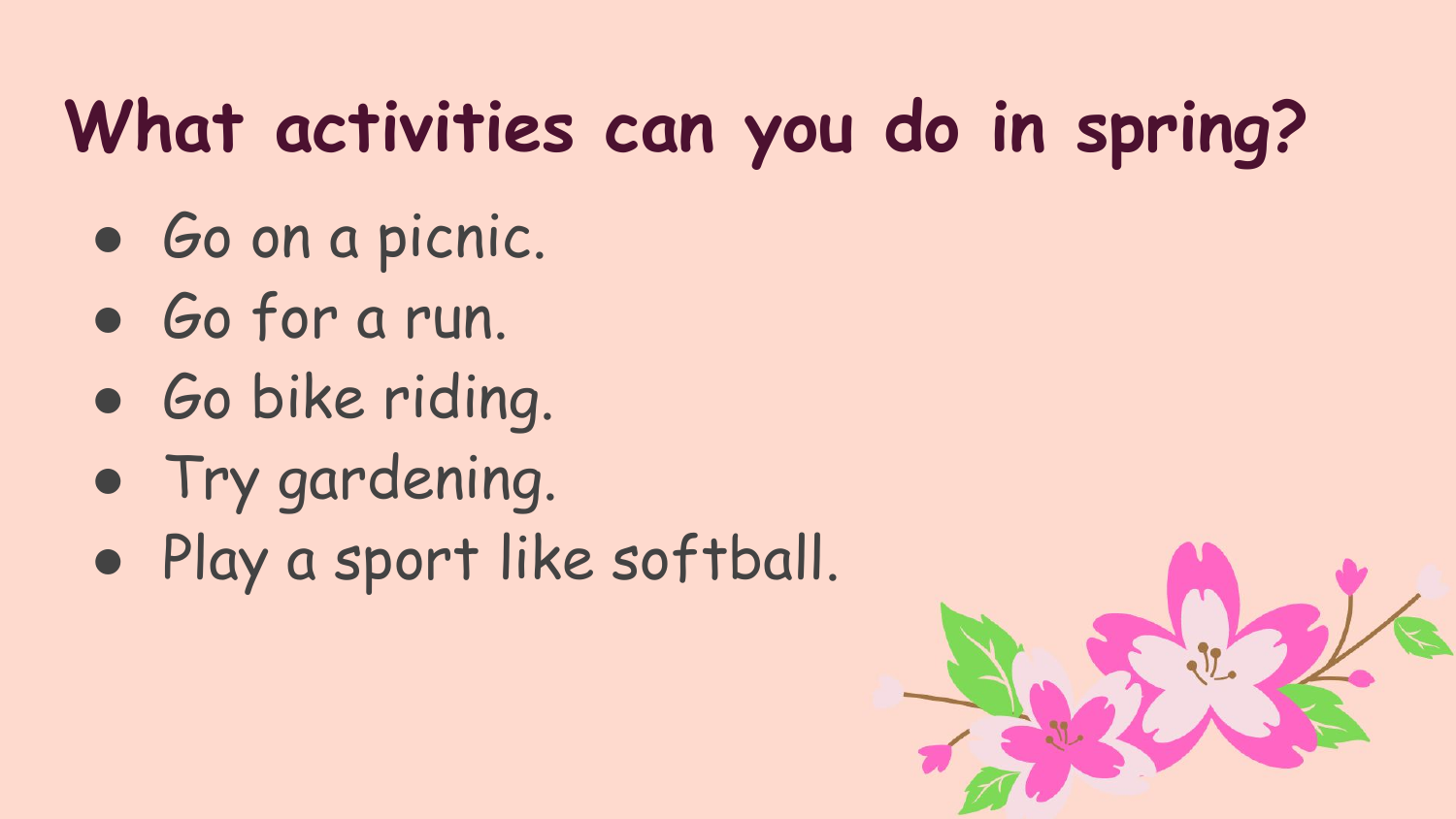# **What do you wear in spring?**

- Raincoats
- Pants
- Rain boots

**MARKET HARRY AND READY** 

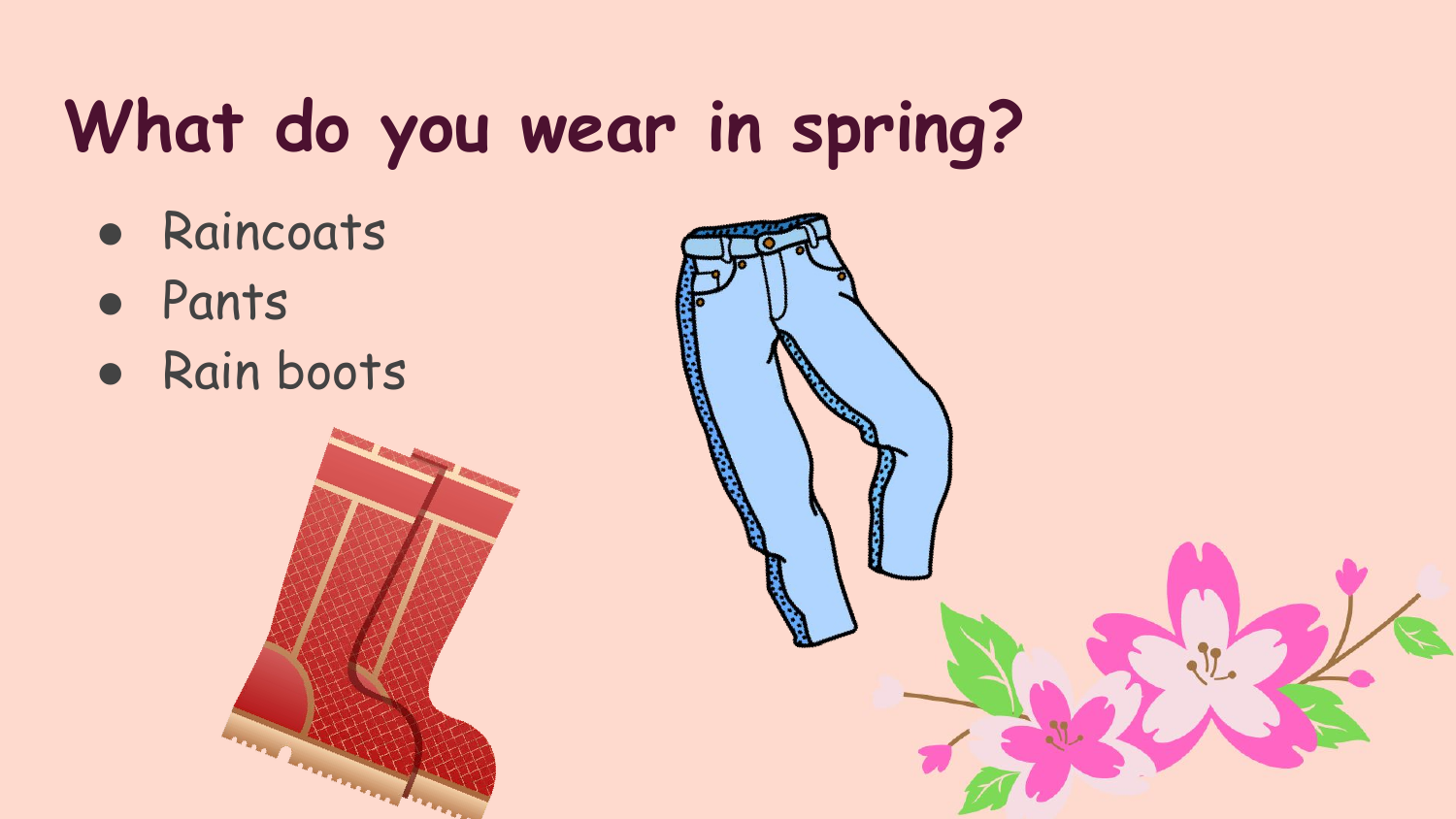#### **Summer**



During summer, the weather gets really warm and sunny.

The trees are fully grown and green.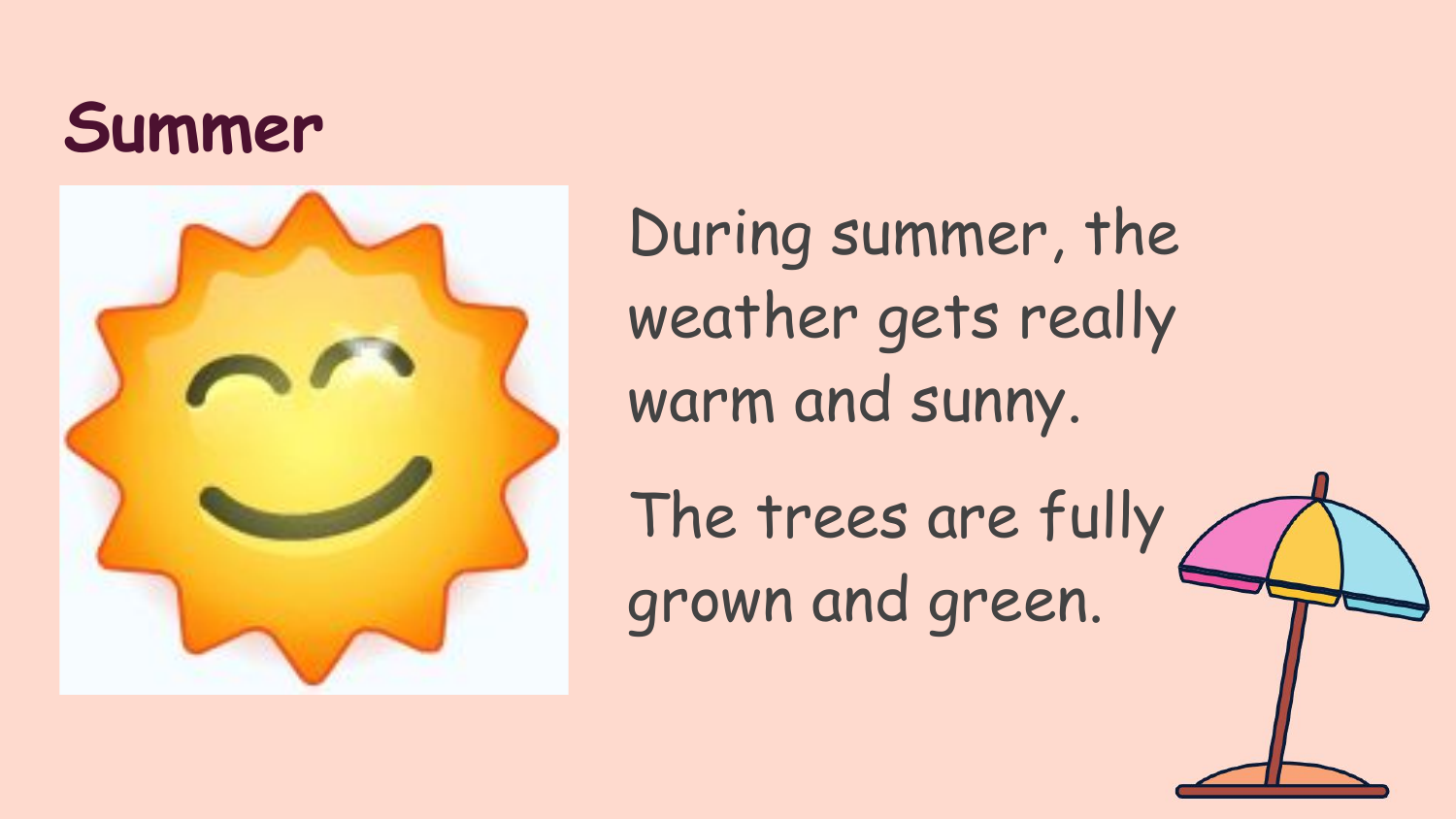## **What activities can you do in summer?**

- Go swimming.
- Visit the beach.
- Build a sandcastle.
- Play volleyball.
- Go fishing.
- Go sunbathing.

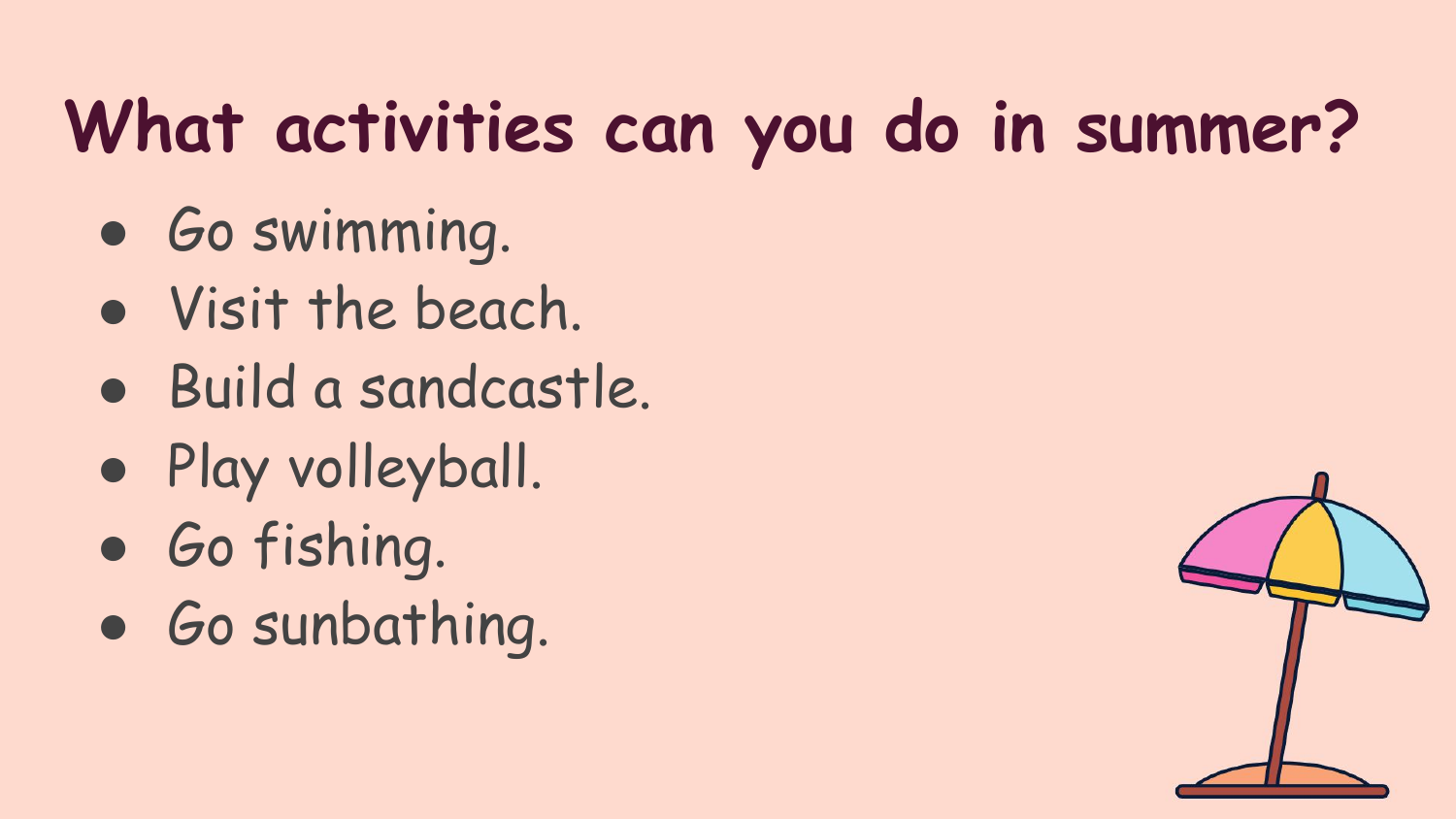### **What do you wear in summer?**

- T-shirts
- Sunglasses
- Flip-flops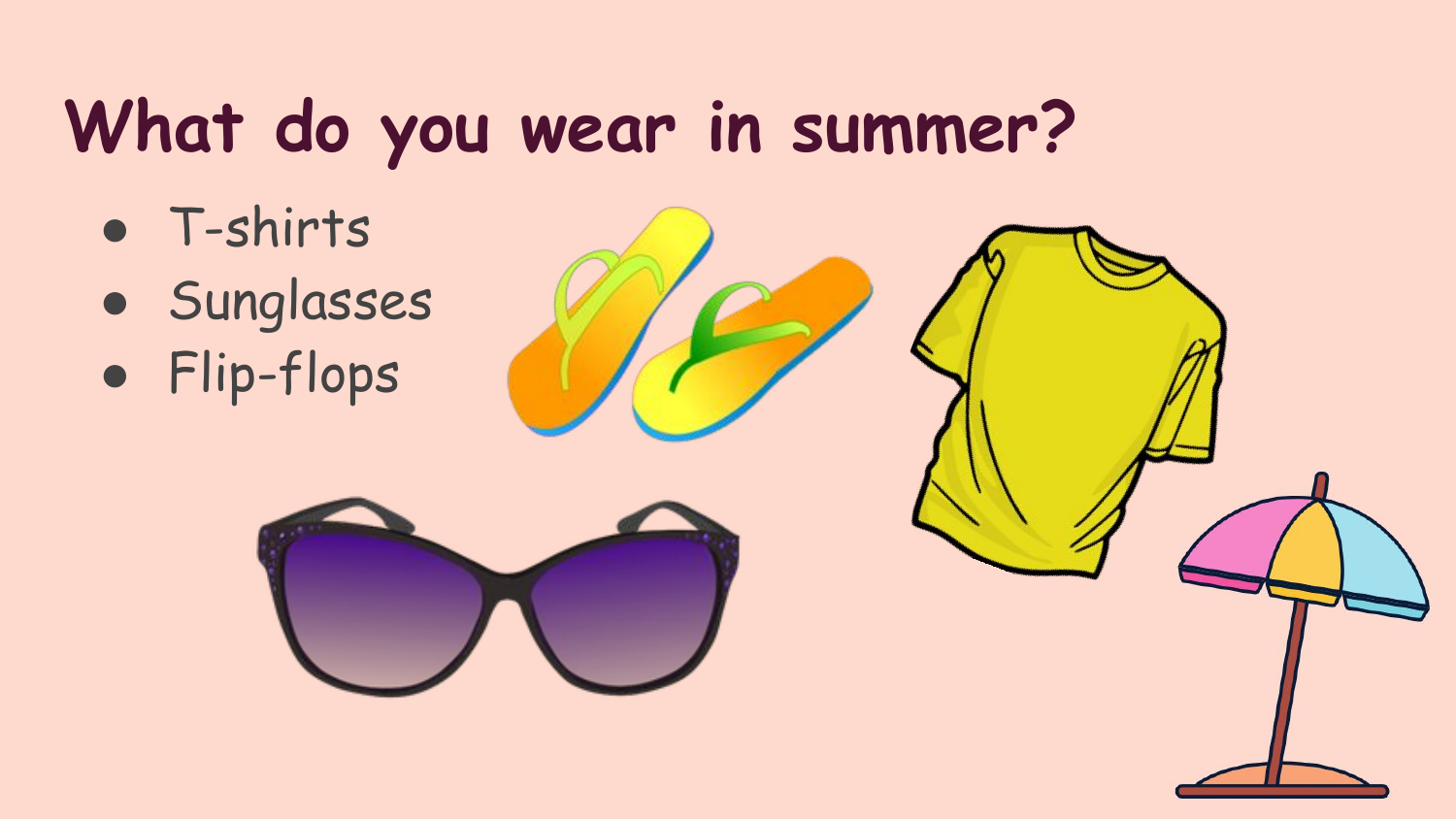#### **Autumn**

Autumn is also known as fall. In this time of the year, the weather is cold and windy but not as cold as winter.

You can see orange trees during this time as the leaves are starting to fall out.

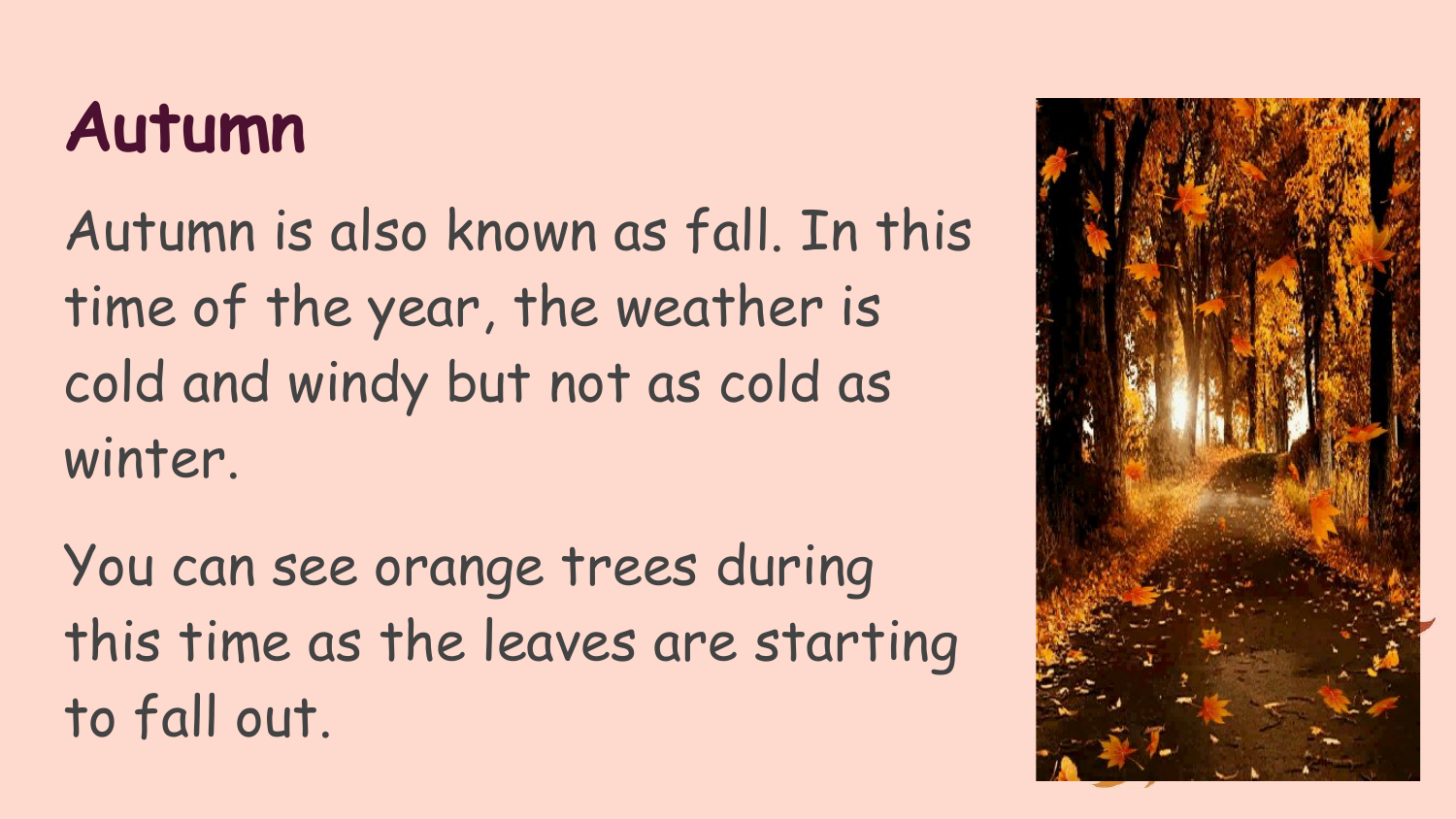## **What activities can you do in autumn?**

- Go on a nature hike.
- Go pick pumpkins.
- Visit a corn maze.
- Trick-or-treat.
- Rake leaves.
- Carve pumpkins.
- Jump in leaf piles.